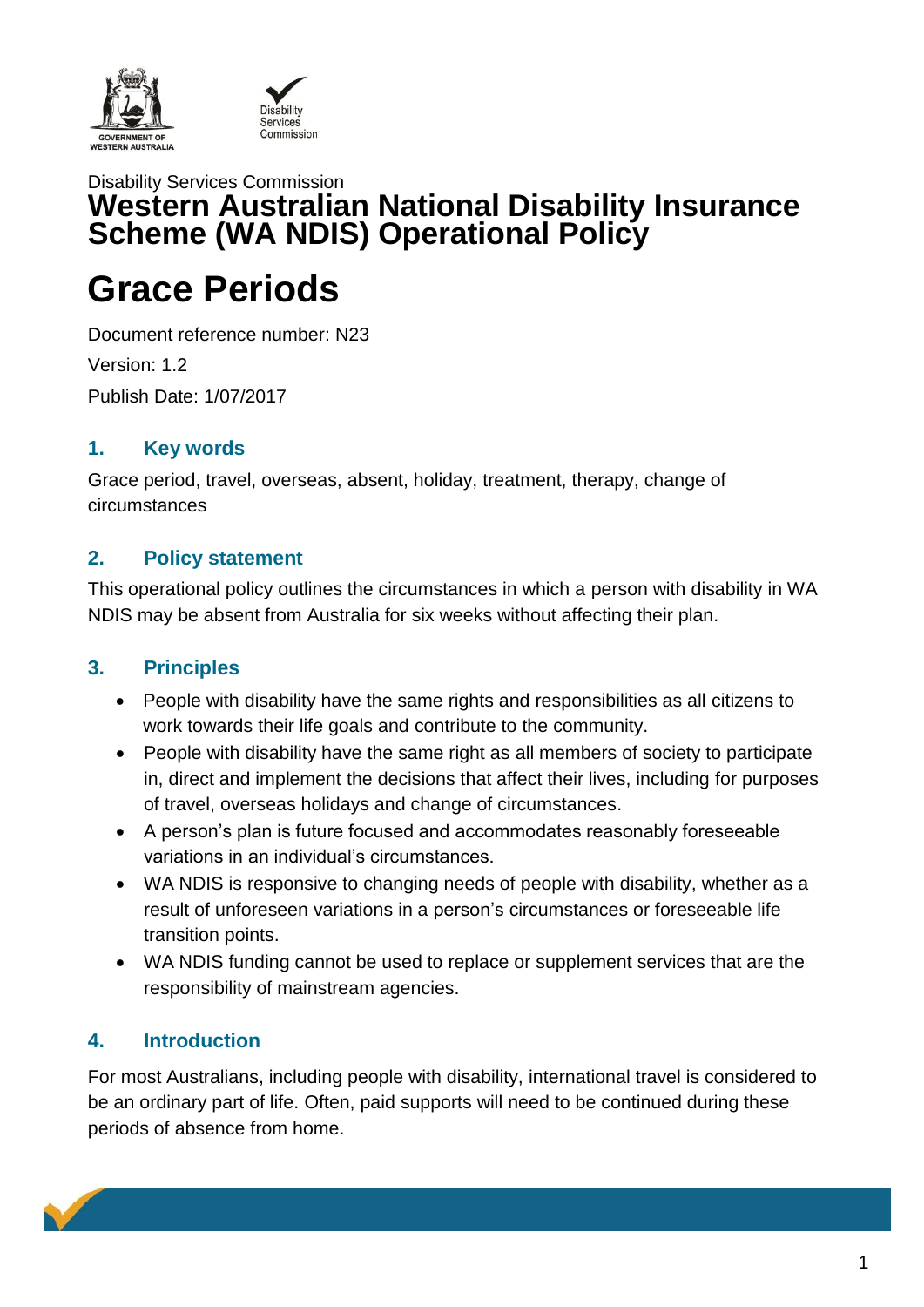A person who has a plan may be temporarily absent from Australia for six weeks without affecting their plan. This six week grace period is automatically applied and commences from the person's date of departure. People with disability can request an extension of the grace period beyond six weeks.

If a person remains overseas after the end of the grace period (either six weeks or if approved, a longer timeframe), the plan is suspended from the end of the grace period until they return to Australia. The effect of suspending the plan includes placing funding amounts on hold and individuals cannot request a plan review. For the people moving within Australia, see WA NDIS Operational Policy – Portability.

## **5. Implementation**

This Operational Policy will be implemented in WA NDIS areas.

Where an individual requests an extension to their grace period, the Local Coordinator will consider the request and make a decision whether or not to extend the grace period.

#### **Criteria for extending a grace period beyond six weeks**

If a person is absent for more than six weeks at one time, consideration needs to be given to whether the person has ceased to meet the ongoing residence requirements (for WA NDIS). However, the grace period will ordinarily be extended if a person is, or is to be, temporarily absent from Australia for any of the following reasons:

- Humanitarian purposes.
- Overseas study for the period that the individual is absent to complete an exchange program or course of studies outside Australia that is part of a course undertaken at an Australian secondary or tertiary educational institution, or part of a recognised program of international exchanges.
- Temporary employment for the period of travel overseas required for the purposes of temporary employment of the person or family member.
- Naval, Army and Air Force Reserve forces for the period of deployment for the person who is a member of the reserve forces and is required to be temporarily absent from Australia to fulfil their duties in this role.
- Medical treatment or therapy for the period of treatment plus a reasonable recuperation period for a person to receive clinically appropriate medical treatment or therapy that is not available in Australia.
- Prevention from returning to Australia for the period reasonable to allow the participant to return to Australia where return is beyond their control, including examples such as:
	- 1. while temporarily absent from Australia, the person or their family member:
		- (i) is involved in a serious accident
		- (ii) becomes seriously ill
		- (iii) is hospitalised

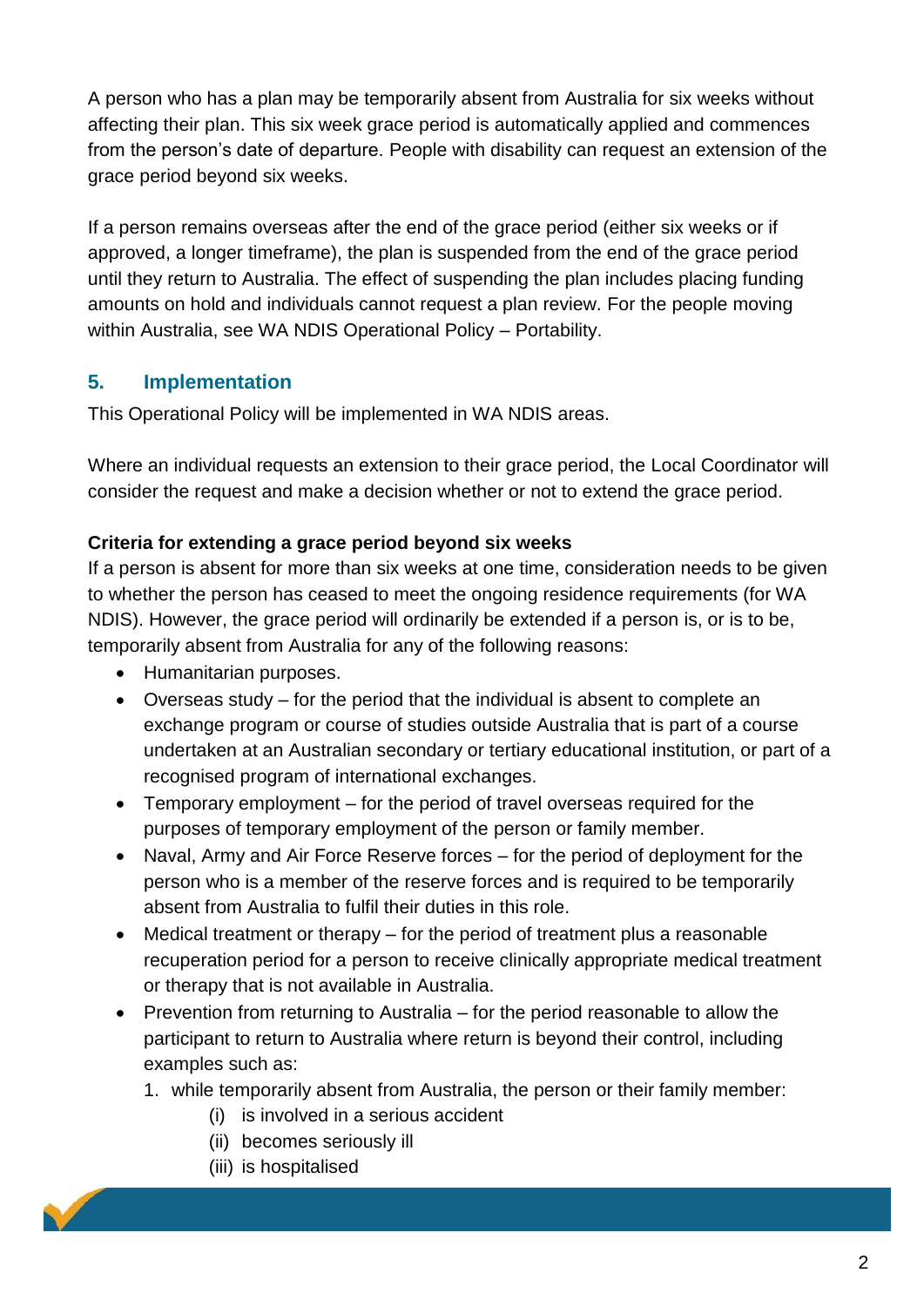- (iv) is the victim of a serious crime
- (v) is a party in custody proceedings
- (vi) is required to remain overseas in connection with criminal proceedings
- 2. war, industrial action, or social or political unrest in which the person is not willingly participating
- 3. natural disaster.

When making a decision whether to extend a person's grace period, the Disability Services Commission (the Commission) will also consider:

- the proposed length of absence from Australia
- any previous decisions that the grace period should be extended
- the nature of supports provided to the person under their plan
- the person's ability to continue to access supports while they are absent from Australia
- the Commission's ability to monitor the provision of supports to, and maintain a relationship with, the participant while they are absent from Australia
- whether the refusal to extend the grace period would cause undue hardship to the participant.

#### **Shared support arrangements**

Where a person has shared support arrangements, negotiation will be required on a caseby-case basis between the Commission, the service provider/s and the person regarding the amount of funding which can be made available to the person to purchase alternative supports during their grace period (whether or not an extension to this is requested). This is necessary to ensure the continued viability of service provision to others in the shared support arrangement.

#### **Requirements of individuals**

A person must notify the Commission if an event or change of circumstances happens, or is likely to happen, that might affect their plan such as an absence overseas of more than six weeks. The person should be encouraged to notify the Commission as soon as possible.

#### **6. Review of decision to extend grace period**

Decisions in WA NDIS in relation to extending grace periods are reviewable decisions. The person will be advised in writing of the decision, that the decision can be reviewed, and of the review and appeal process (see WA NDIS Operational Policy – Reviewing and Appealing WA NDIS Decisions).

## **7. Compliance**

Compliance with this policy is mandatory.